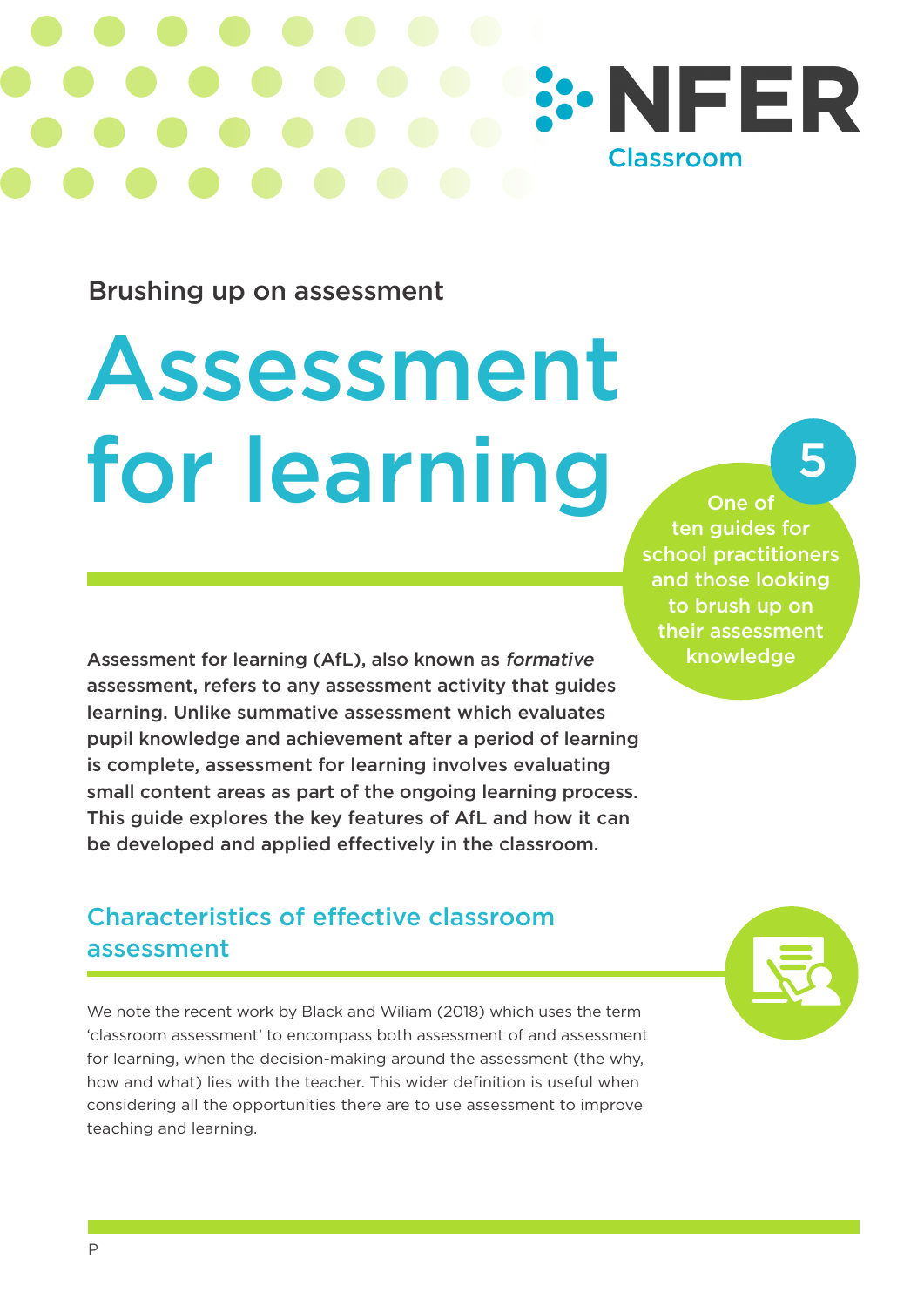Underlying the AfL approach is the recognition that every teaching and learning task or activity offers assessment opportunities, and that AfL should be embedded in day-to-day classroom practice as a means of continuously assessing knowledge, informing teaching and providing feedback to improve pupil learning.



Strategies include effective questioning techniques, quality feedback, selfassessment and peer assessment, and using summative tests for formative purposes.

#### Learning objectives and success criteria

For AfL to be effective, it is important that the focus is on improvement – that pupils understand what they need to learn or the skills they need to develop. Teachers should therefore provide pupils with opportunities to discuss learning objectives and success criteria and to reflect and talk about their learning, progress and next steps. When setting learning objectives and success criteria, here are some things to bear in mind:

- Be aware of the potential for confusion between learning objectives and the context or activity in which the learning is taking place. Objectives should be skills based – linked to the skills being developed in the lesson – not a description of the activity.
- Pupils should understand not only the learning objectives (often expressed as 'I can…' statements) but also how they are going to get there. Success criteria should be broken down into a series of small, clearly defined, steps to enable pupils to demonstrate progress.